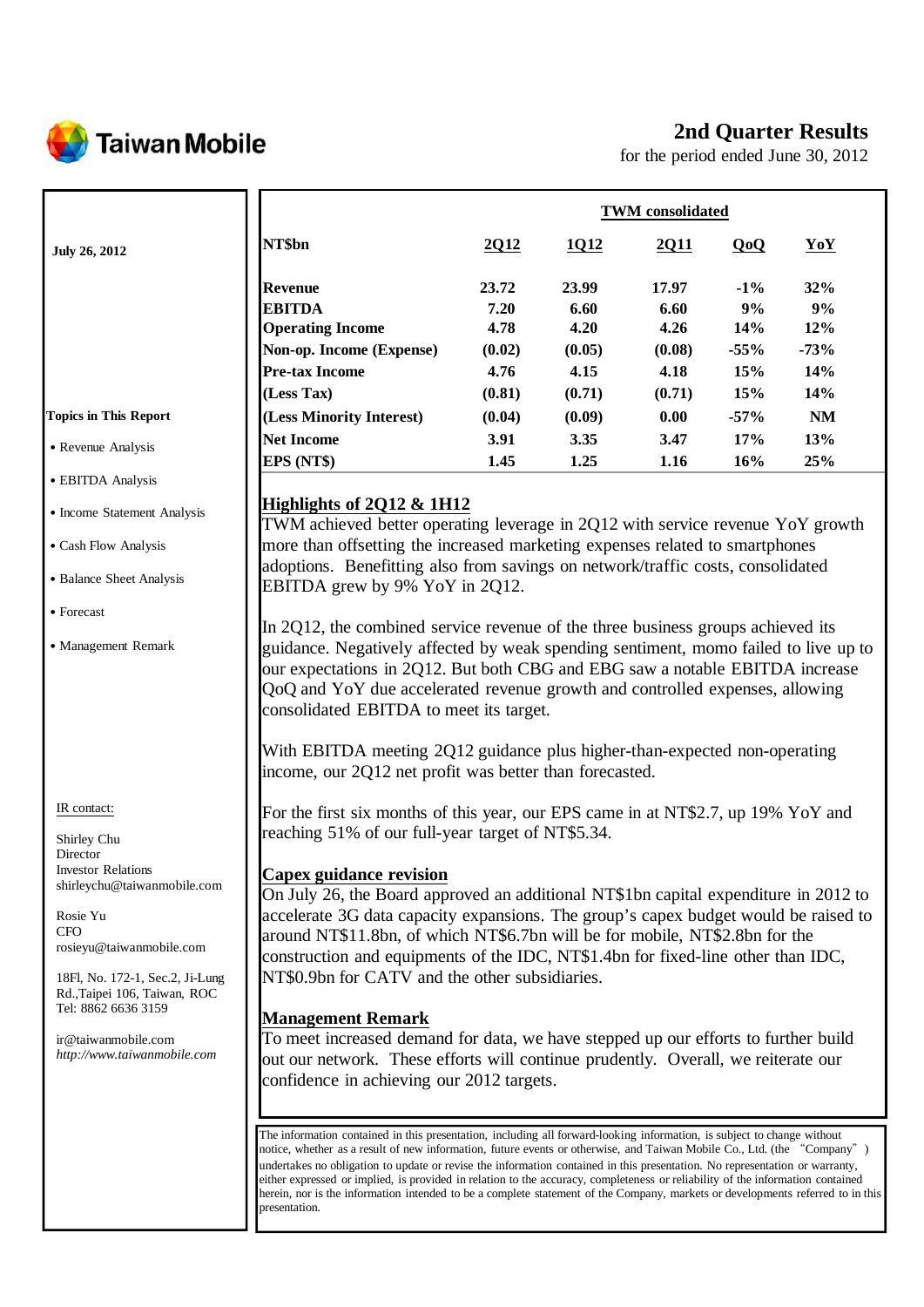

# **I. Revenue Analysis**

## **Table 1. Key Operational Data**

| <b>Revenue (NT\$bn)</b>    | <b>2Q12</b> | <b>1Q12</b> | <b>2Q11</b> | QoQ    | YoY       |
|----------------------------|-------------|-------------|-------------|--------|-----------|
| CBG                        | 15.34       | 15.52       | 14.12       | $-1\%$ | 9%        |
| Mobile Service             | 12.89       | 12.75       | 12.24       | $1\%$  | 5%        |
| -Voice                     | 8.83        | 8.90        | 9.33        | $-1\%$ | $-5%$     |
| -VAS                       | 4.06        | 3.84        | 2.91        | 6%     | 40%       |
| <b>IDD</b>                 | 0.65        | 0.70        | 0.65        | $-8\%$ | $-1\%$    |
| <b>Device Sales</b>        | 1.70        | 1.96        | 1.13        | $-13%$ | 50%       |
| <b>EBG</b>                 | 2.60        | 2.54        | 2.39        | $2\%$  | 9%        |
| Mobile Service             | 1.11        | 1.08        | 1.00        | 3%     | 11%       |
| Fixed-line                 | 0.97        | 0.95        | 0.91        | 2%     | 7%        |
| ISR & Others               | 0.52        | 0.52        | 0.49        | 0%     | 6%        |
| <b>HBG</b>                 | 1.52        | 1.51        | 1.47        | $1\%$  | 4%        |
| - Pay-TV related           | 1.06        | 1.05        | 1.04        | 0%     | 2%        |
| - Broadband                | 0.26        | 0.26        | 0.22        | 2%     | 17%       |
| - Content & others         | 0.20        | 0.20        | 0.20        | $-2\%$ | $-2%$     |
| momo & Others <sup>1</sup> | 4.26        | 4.41        | $-0.01$     | $-4%$  | <b>NM</b> |
| - TV shopping & catalogue  | 2.13        | 2.41        | 2.05        | $-12%$ | 4%        |
| - Online shopping          | 1.83        | 1.70        | 1.30        | 8%     | 41%       |

|                               | <b>2Q12</b> | <b>1Q12</b> | <b>2Q11</b> | QoQ    | YoY   |
|-------------------------------|-------------|-------------|-------------|--------|-------|
| <b>Mobile Subscribers (K)</b> | 6,821       | 6,735       | 6,474       | $1\%$  | 5%    |
| - Data card                   | 368         | 356         | 299         | 4%     | 23%   |
| Consumer                      | 6,506       | 6,429       | 6,216       | 1%     | 5%    |
| Enterprise                    | 315         | 306         | 258         | 3%     | 22%   |
| <b>Monthly Churn</b>          | $1.9\%$     | 1.9%        | $1.7\%$     |        |       |
| MOU (bn)                      | 4.17        | 4.16        | 3.69        | $0\%$  | 13%   |
| ARPM (NT\$)                   | 3.51        | 3.48        | 3.75        | $1\%$  | $-6%$ |
| Pay-TV Subs (K)               | 578         | 577         | 573         | 0%     | 1%    |
| Cable Broadband Subs (K)      | 163         | 159         | 147         | 3%     | 11%   |
|                               | <b>2Q12</b> | <b>1Q12</b> | <b>2011</b> | QoQ    | YoY   |
| <b>Wireless</b>               |             |             |             |        |       |
| ARPU (NT\$)                   | 721         | 720         | 716         | 0%     | 1%    |
| MOU per sub<br>(minute/month) | 205         | 207         | 191         | $-1\%$ | 8%    |

| <b>Cable MSO</b>                 |     |     |     |       |       |
|----------------------------------|-----|-----|-----|-------|-------|
| Monthly Subscription (NT\$)      | 503 | 505 | 505 | $0\%$ | $0\%$ |
| <b>Broadband ARPU (NT\$)</b>     | 544 | 546 | 519 | $0\%$ | .5%   |
| Blended ARPU <sup>2</sup> (NT\$) | 763 | 759 | 739 | $1\%$ | 3%    |

1. momo's financials were included in consolidated P&L since July 13, 2011.

2. Cable TV & broadband related revenue (excluding content agency) divided by its CATV subscriber number

## Revenue Analysis

## *CBG:*

Continued strong growth in wireless data revenue boosted mobile service revenue to increase by 5% YoY in the second quarter.

At the end of 2Q12, we have doubled our smartphone user base from a year ago to 31% of postpaid subscribers. As a result, mobile internet access revenue rose 65% YoY, stemming from a 37% YoY rise in data APRU and a 26% YoY increase in the number of active data users in the quarter. Wireless data revenue as a percentage of mobile service revenue reached 29%, up from 22% a year ago.

In 2Q12, device sales declined QoQ due to iPhone 4S sales volume tapering off. Compared to 2Q11, Android smartphone sales increase pushed up both smartphone sales volume and handset sales revenue by 50%.

## *EBG:*

Benefiting from enterprise customer growth, mobile service revenue rose 11% YoY in 2Q12. In terms of the fixed-line business, revenue growth came largely from continued strength in the IP transit business.

## *HBG:*

HBG maintained its broadband growth momentum on the back of steady cable internet subscriber increase and a higher APRU as a rich mix of 20M& above rose to 21% in June vs. 1% a year ago.

## *momo*

Online shopping revenue was the bright spot, posting a 41% YoY growth in 2Q12 on margin expansions. The lackluster TV home shopping revenue in a more challenging macroeconomic environment took the shine off momo's 2Q revenue.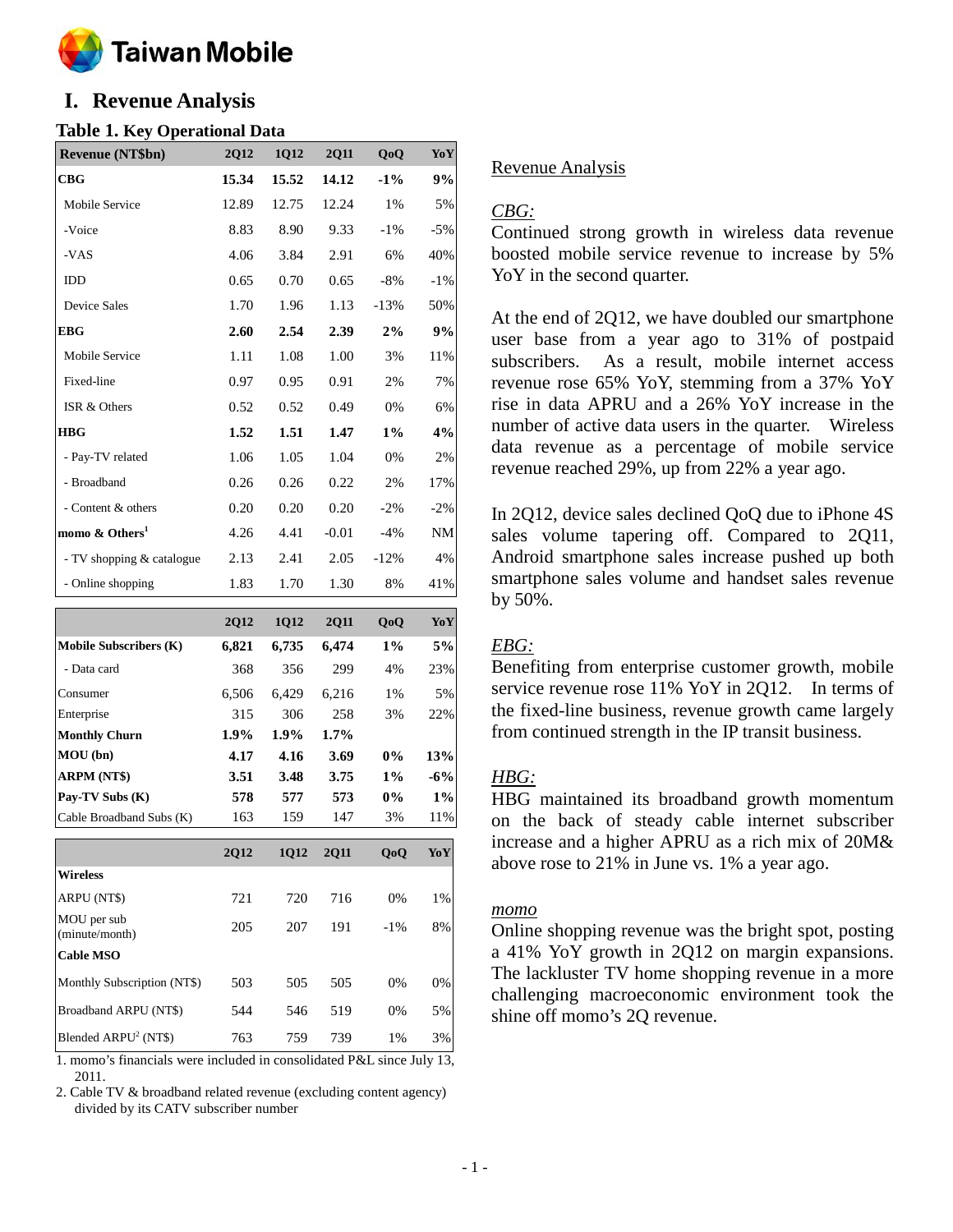

# **II. EBITDA Analysis**

## **Table 2. EBITDA Breakdown**

| NT\$bn                            | 2Q12  | 1Q12  | <b>2Q11</b> | QoQ     | YoY       |
|-----------------------------------|-------|-------|-------------|---------|-----------|
| <b>EBITDA</b>                     | 7.20  | 6.60  | 6.60        | 9%      | 9%        |
| $\mathbf{-C}\mathbf{B}\mathbf{G}$ | 5.30  | 4.82  | 5.18        | 10%     | 2%        |
| $-$ EBG                           | 0.93  | 0.69  | 0.64        | 34%     | 44%       |
| - HBG                             | 0.81  | 0.81  | 0.76        | 1%      | 6%        |
| -momo <sup>1</sup> $\&$ others    | 0.16  | 0.29  | 0.01        | $-44%$  | <b>NM</b> |
| <b>Margin</b>                     | 30.3% | 27.5% | 36.7%       | 2.8%    | $-6.4%$   |
| $-CBG$                            | 34.5% | 31.0% | 36.7%       | 3.5%    | $-2.1%$   |
| $-$ EBG                           | 35.6% | 27.1% | 27.0%       | 8.6%    | 8.7%      |
| $-$ HBG                           | 53.3% | 53.2% | 51.9%       | 0.1%    | 1.4%      |
| -momo <sup>1</sup> $\&$ others    | 3.8%  | 6.6%  |             | $-2.7%$ | <b>NM</b> |
| D&A                               | 2.41  | 2.41  | 2.34        | $0\%$   | 3%        |
| $-CBG$                            | 1.97  | 1.96  | 1.98        | 0%      | $-1\%$    |
| $-$ EBG                           | 0.22  | 0.22  | 0.20        | 2%      | 15%       |
| $-$ HBG                           | 0.14  | 0.14  | 0.12        | 2%      | 13%       |
| -momo <sup>1</sup> $\&$ others    | 0.08  | 0.09  | 0.04        | $-2%$   | <b>NM</b> |
| <b>EBIT</b>                       | 4.78  | 4.20  | 4.26        | 14%     | 12%       |
| $-CBG$                            | 3.33  | 2.86  | 3.20        | 17%     | 4%        |
| $-$ EBG                           | 0.70  | 0.47  | 0.45        | 49%     | 56%       |
| $-$ HBG                           | 0.67  | 0.67  | 0.64        | 0%      | 5%        |
| -momo <sup>1</sup> $\&$ others    | 0.08  | 0.20  | (0.03)      | $-61%$  | <b>NM</b> |

1. momo's financials were included in consolidated P&L since July 13, 2011.

## **Table 3. Non-operating Item**

| NT\$bn                             | <b>2012</b> | 1012   | <b>2011</b> | 0 <sub>0</sub> | YoY    |
|------------------------------------|-------------|--------|-------------|----------------|--------|
| <b>Non-Operating</b>               | (0.02)      | (0.05) | (0.08)      | $-55%$         | $-73%$ |
| -Net Interest Revenue<br>(Expense) | (0.05)      | (0.07) | 0.01        | $-25%$         | NM     |
| - Write-off Loss                   | (0.12)      | (0.11) | (0.17)      | 12%            | $-29%$ |
| -Others                            | 0.15        | 0.13   | 0.09        | 16%            | 78%    |

## EBITDA Analysis

CBG started seeing profitable growth in 2Q12, which resulted in a solid 9% YoY rise in TWM's consolidated EBITDA for the quarter.

Both CBG and EBG saw notable QoQ and YoY EBITDA increases due to accelerated revenue growth and controlled expenses.

HBG's profit increase came from 1) better economies of scale and 2) a higher blended ARPU as a result of selling more services to the same household.

Despite a steady increase in momo's online shopping business, its TV shopping business performance was less than satisfactory in 2Q12.

## Non-Operating Item Analysis

Non-operating expense was well-contained and trended down both sequentially and from a year ago in 2Q12.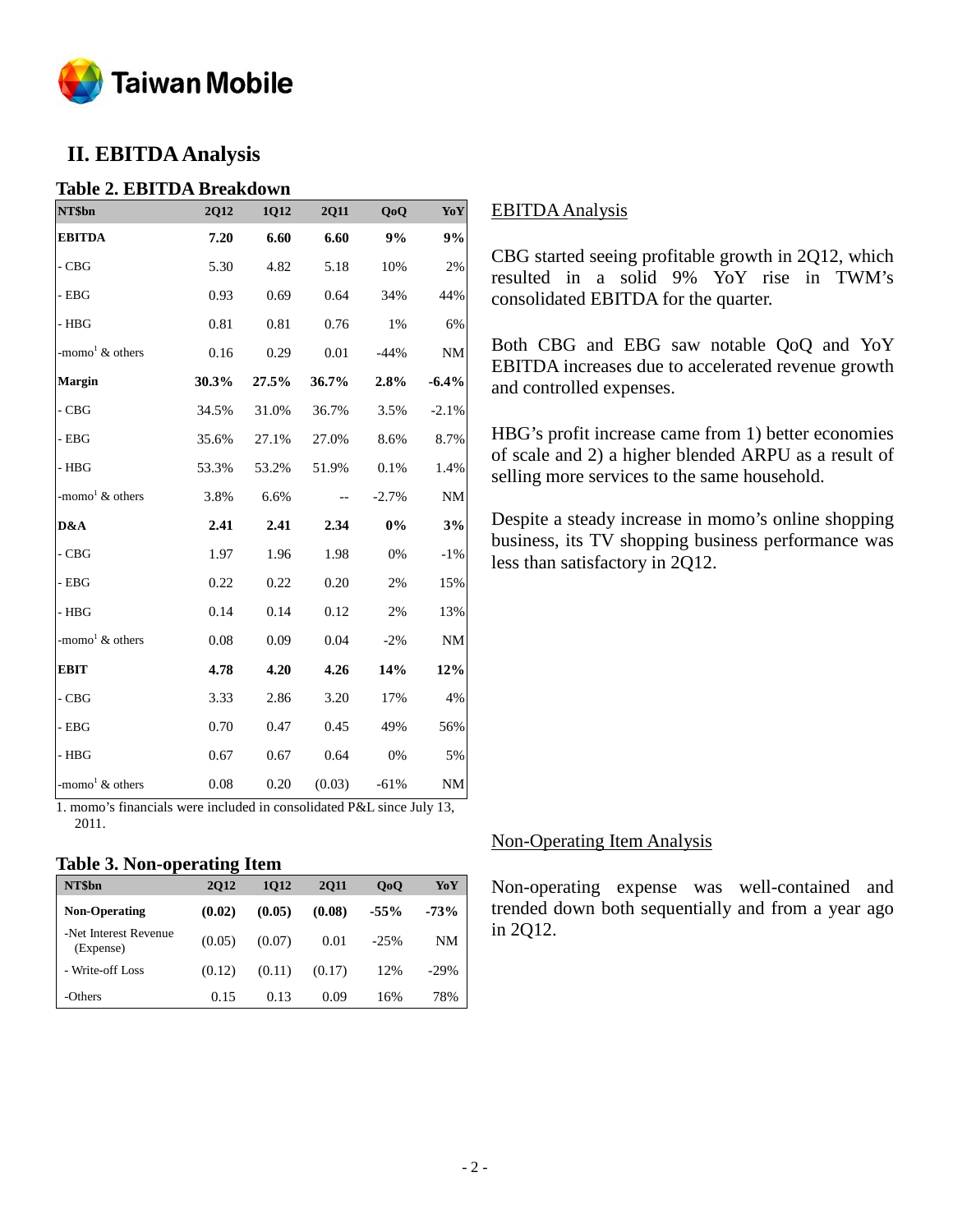

# **III. Income Statement Analysis**

## **Table 4. Income Statement**

| NT\$bn                       | 2Q12   | 1Q12   | 2Q11   |
|------------------------------|--------|--------|--------|
| <b>Revenue</b>               | 23.72  | 23.99  | 17.97  |
| Service Revenue <sup>1</sup> | 17.67  | 17.49  | 16.82  |
| <b>Handset Sales</b>         | 1.73   | 2.04   | 1.16   |
| momo Revenue                 | 4.32   | 4.46   | --     |
| <b>Operating Cost</b>        | 14.73  | 15.58  | 10.36  |
| momo Cost                    | 3.66   | 3.69   |        |
| <b>Operating Expenses</b>    | 4.21   | 4.22   | 3.36   |
| momo Opex                    | 0.49   | 0.48   |        |
| <b>EBITDA</b>                | 7.20   | 6.60   | 6.60   |
| <b>Operating Income</b>      | 4.78   | 4.20   | 4.26   |
| Non-op. Income<br>(Expense)  | (0.02) | (0.05) | (0.08) |
| Pre-tax Income               | 4.76   | 4.15   | 4.18   |
| (Less Tax)                   | (0.81) | (0.71) | (0.71) |
| (Minority Interest)          | (0.04) | (0.09) | 0.00   |
| <b>Net Income</b>            | 3.91   | 3.35   | 3.47   |
| EPS (NT\$)                   | 1.45   | 1.25   | 1.16   |

## **Table 5. Consolidated Results vs. Forecast**

| NT\$bn                       | <b>2Q12</b> | $%$ of<br><b>2Q12</b><br><b>Forecast</b> | 1H <sub>12</sub> | $%$ of<br><b>Full-year</b><br><b>Forecast</b> |
|------------------------------|-------------|------------------------------------------|------------------|-----------------------------------------------|
| <b>Revenue</b>               | 23.72       | 96%                                      | 47.72            | 47%                                           |
| Service Revenue <sup>1</sup> | 17.67       | 99%                                      | 35.16            | 49%                                           |
| <b>Handset Sales</b>         | 1.73        | 76%                                      | 3.78             | 38%                                           |
| momo Revenue                 | 4.32        | 92%                                      | 8.78             | 44%                                           |
| <b>EBITDA</b>                | 7.20        | 100%                                     | 13.80            | 48%                                           |
| <b>Operating Income</b>      | 4.78        | 101%                                     | 8.98             | 48%                                           |
| Non-op. Income<br>(Expense)  | (0.02)      | 21%                                      | (0.07)           | 9%                                            |
| Asset Write-off Loss         | (0.12)      | 118%                                     | (0.23)           | 31%                                           |
| Pre-tax Income               | 4.76        | 102%                                     | 8.91             | 50%                                           |
| (Less Tax)                   | (0.81)      | 102%                                     | (1.52)           | 50%                                           |
| (Minority Interest)          | (0.04)      | 44%                                      | (0.13)           | 30%                                           |
| <b>Net Income</b>            | 3.91        | 104%                                     | 7.27             | 51%                                           |
| EPS (NT\$)                   | 1.45        | 104%                                     | 2.70             | 51%                                           |

1. Total revenue deducted handset sales and momo revenue.

## Income Statement Analysis

TWM achieved better operating leverage in 2Q12 with service revenue YoY growth more than offsetting the increased marketing expenses related to smartphones adoptions. In addition, we continued to benefit from savings on network/traffic costs. Therefore, we grew our consolidated EBITDA by 9% YoY in 2Q12.

In 2Q12, the combined service revenue of the three business groups achieved its guidance. Negatively affected by weak spending sentiment, momo failed to live up to expectations in 2Q12. Having said that, the consolidated EBITDA still managed to meet its target, attributed to expense disciplines.

With EBITDA meeting 2Q12 guidance plus higher-than-expected non-operating income, our 2Q12 net profit was better than forecasted.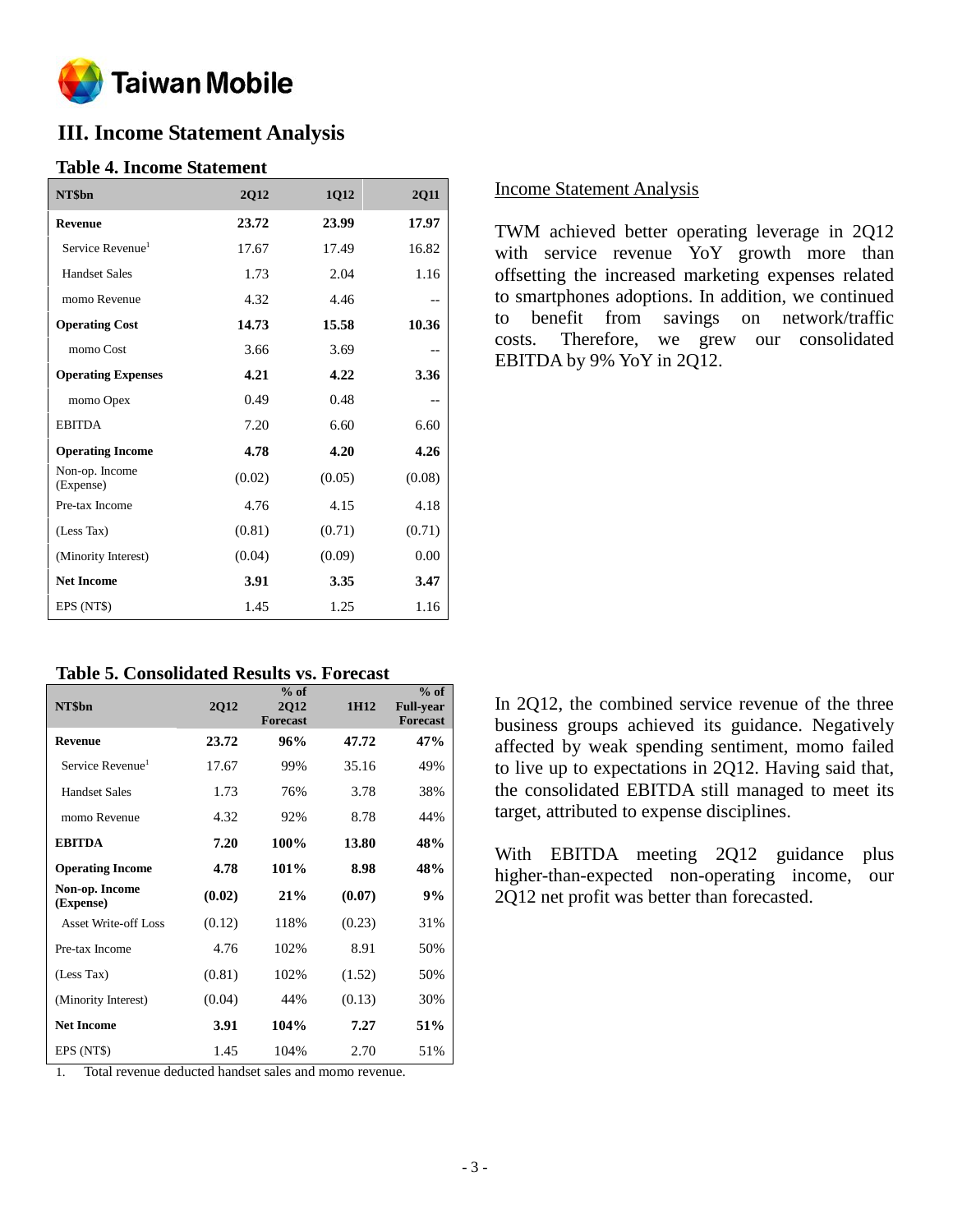

# **IV. Cash Flow Analysis**

## **Table 6. Cash Flow**

| NT\$bn                                          | <b>2Q12</b>      | 1Q12             | <b>2Q11</b>      |
|-------------------------------------------------|------------------|------------------|------------------|
| Total Op Sources/(Uses) <sup>1</sup>            | 6.38             | 5.04             | 5.84             |
| Consolidated Net Income                         | 3.95             | 3.44             | 3.47             |
| Depreciation                                    | 1.91             | 2.05             | 1.87             |
| Amortization                                    | 0.50             | 0.35             | 0.47             |
| Changes in Working<br>Capital                   | (0.28)           | (1.03)           | (0.33)           |
| <b>Asset Write-off Add-backs</b>                | 0.12             | 0.11             | 0.17             |
| Other Add-backs                                 | 0.17             | 0.11             | 0.19             |
| <b>Net Investing</b><br>Sources/(Uses)<br>Capex | (1.87)<br>(1.68) | (1.85)<br>(1.74) | (1.56)<br>(1.34) |
| Others                                          | (0.19)           | (0.11)           | (0.23)           |
| <b>Net Financing</b><br>Sources/(Uses)          | (4.00)           | (4.26)           | (0.33)           |
| Short-Term Borrowings                           | (3.77)           | (3.39)           | (0.33)           |
| <b>Commercial Paper</b><br>Payable              | 0.00             | (0.90)           | 0.00             |
| Others                                          | (0.22)           | 0.03             | 0.00             |
|                                                 |                  |                  |                  |
| <b>Net Cash Position Chg.</b>                   | 0.52             | (1.08)           | 3.94             |

1. Inclusive of cash flow for cash management.

## **Table 7. Capex & FCF**

| NT\$bn                | <b>2Q12</b> | 1Q12 | <b>2Q11</b> |
|-----------------------|-------------|------|-------------|
| <b>Cash Capex</b>     | 1.68        | 1.74 | 1.34        |
| - Mobile              | 1.11        | 1.09 | 1.03        |
| - Fixed-line          | 0.46        | 0.35 | 0.26        |
| - Cable MSO           | 0.10        | 0.27 | 0.05        |
| - momo                | 0.01        | 0.03 | --          |
| % of Revenue          | 7%          | 7%   | 7%          |
| <b>Free Cash Flow</b> | 4.70        | 3.30 | 4.50        |

## Cash Flow Analysis

Operating cash inflows for the quarter increased sequentially due to a rise in net income and the payment of employee bonuses in the previous quarter.

Net investing cash outflow in 2Q12 was mainly for the NT\$1.68bn in cash capex.

The NT\$3.77bn short-term borrowing repayment was the main cash outflow for financing activities during the quarter. Another NT\$250m financing cash outflow was related to momo's payment of dividends to its minority shareholders.

## Capex and Free Cash Flow Analysis

Cash capex was 7% of total revenue in 2Q12. We estimate group capex to be more back-end loaded as the majority of IDC (internet data center) construction and 3G expansion payments will be made in 2H12.

1H free cash flow netted NT\$8bn, translating into an annualized yield of 6%.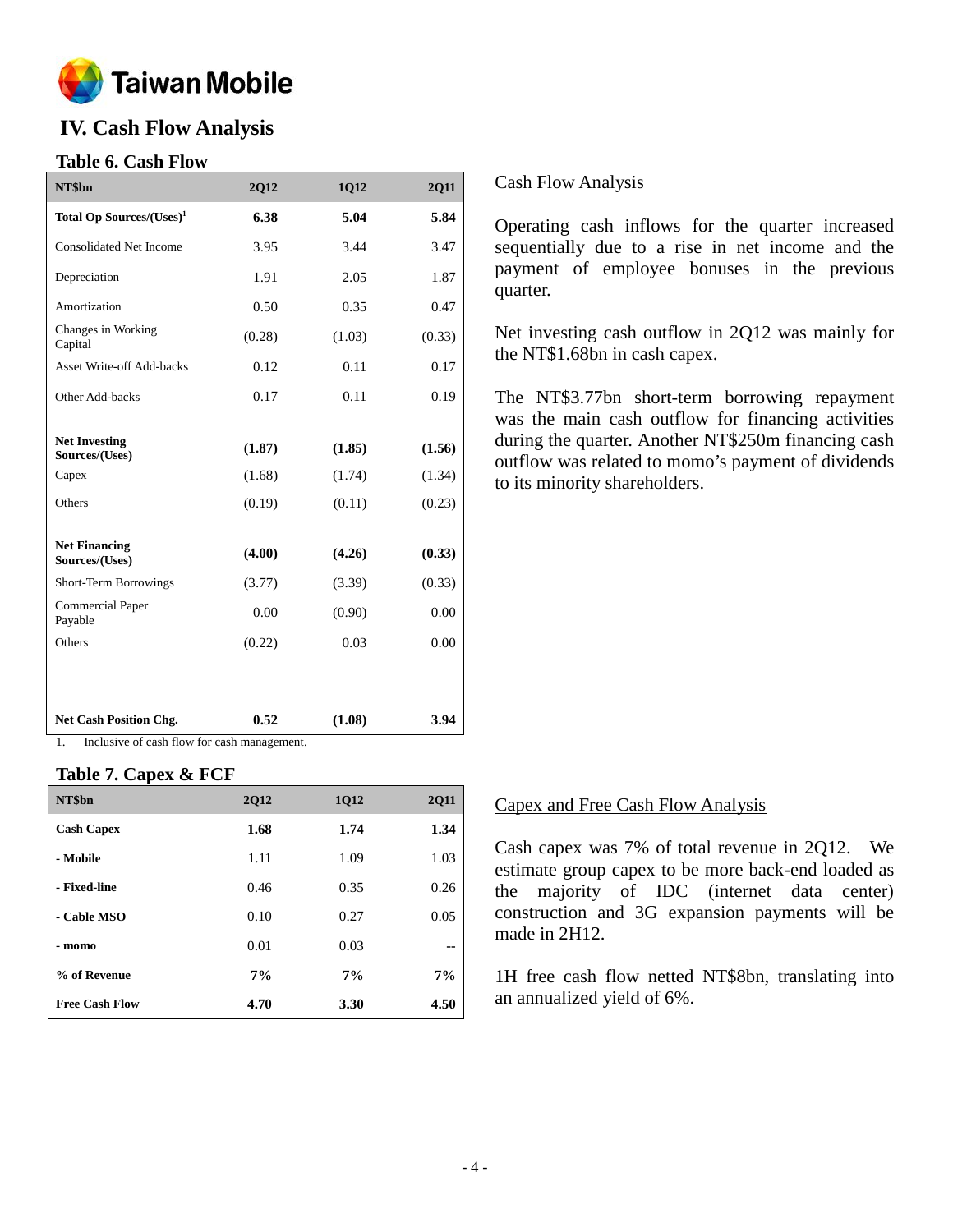

# **V. Balance Sheet Analysis**

## **Table 8. Balance Sheet**

| NT\$bn                                                  | 2Q12    | 1Q12    | <b>2Q11</b> |
|---------------------------------------------------------|---------|---------|-------------|
| <b>Total Assets</b>                                     | 90.38   | 89.81   | 87.16       |
| <b>Current Assets</b>                                   | 17.96   | 17.01   | 19.21       |
| - Cash & Cash Equivalents                               | 6.13    | 5.62    | 9.87        |
| -Available-for-Sale Financial Asset                     | 0.20    | 0.20    | 0.21        |
| - Inventories                                           | 2.60    | 2.56    | 1.39        |
| - Other Current Assets                                  | 9.03    | 8.65    | 7.74        |
| Long-Term Investment                                    | 2.22    | 2.16    | 3.28        |
| Property and Equipment                                  | 40.11   | 40.65   | 41.09       |
| <b>Intangible Assets</b>                                | 27.25   | 27.06   | 20.45       |
| <b>Other Assets</b>                                     | 2.84    | 2.94    | 3.14        |
| <b>Liabilities</b>                                      | 47.08   | 36.34   | 41.93       |
| <b>Current Liabilities</b>                              | 41.63   | 30.92   | 32.80       |
| - ST Debt/Commercial Paper Payable                      | 5.85    | 9.61    | 1.03        |
| - Other Current Liabilities                             | 35.78   | 21.31   | 31.78       |
| Long-Term Borrowings                                    | 4.00    | 4.00    | 8.00        |
| Other Liabilities                                       | 1.46    | 1.42    | 1.13        |
| <b>Shareholders' Equity</b>                             | 43.30   | 53.47   | 45.23       |
| -Paid-in Capital                                        | 34.21   | 34.21   | 38.01       |
| -Capital Surplus                                        | 12.43   | 12.43   | 12.43       |
| -Legal Reserve                                          | 18.06   | 16.72   | 16.72       |
| -Treasury Shares                                        | (31.08) | (31.08) | (31.89)     |
| -Un-appropriated Earnings*                              | 1.33    | 2.27    | 2.27        |
| -Special Reserve                                        | 0.00    | 0.82    | 0.82        |
| -Retained Earnings & Others<br>*: excluding YTD profits | 8.35    | 18.11   | 6.87        |

**Table 9. Ratios**

|                                   | <b>2Q12</b> | 1Q12 | <b>2Q11</b> |
|-----------------------------------|-------------|------|-------------|
| <b>Current Ratio</b>              | 43%         | 55%  | 59%         |
| <b>Interest Coverage (x)</b>      | 70.0        | 49.7 | 71.5        |
| <b>Net Debt (Cash) to Equity</b>  | 9%          | 15%  | $-2\%$      |
| Net Debt $(Cash)$ to EBITDA $(x)$ | 0.13        | 0.28 | $-0.03$     |
| <b>ROE</b> (annualized)           | 32%         | 26%  | 28%         |
| <b>ROA</b> (annualized)           | 18%         | 15%  | 16%         |

Balance Sheet Analysis *Assets:*

In 2Q12, cash balance increased QoQ due to higher operating cash inflows as explained in the cash flow analysis section. Compared to a year ago, 2Q12 cash level was lower due to more repayment of short-term borrowings for the quarter.

Inventory's YoY increase was a reflection of the inclusion of momo and growing smartphone sales.

Long-term investment decreased YoY, due mainly to the impairment loss of our Taiwan High Speed Rail investment made in 3Q11. Compared to a quarter ago, increase in long-term investment was for an additional investment of NT\$75mn in our 49.9% held Taipei New Horizons, in which TWM has invested NT\$0.72bn accumulatively.

Intangible asset YoY increase arose from our investment in momo since July 2011.

## *Liabilities & Shareholders'Equity***:**

Other current liabilities increased from a quarter ago because of the NT\$13.9bn dividend payable, which is scheduled to be paid on July 27, 2012.

Gross debt balance fell to NT\$9.8bn due to a NT\$3.77bn short-term borrowing repayment in 2Q12. As a result, our net debt further decline to NT\$3.7bn.

The NT\$1.76bn top-up of dividends reduced the balance of un-appropriated earnings and special reserve.

## Ratio Analysis

Current ratio fell sequentially due to dividend payable in 2Q12. However, the reduction in short-term debts improved our net debt to EBITDA and net debt to equity ratios. In 3Q12, we expect to gear up again to finance dividend payments.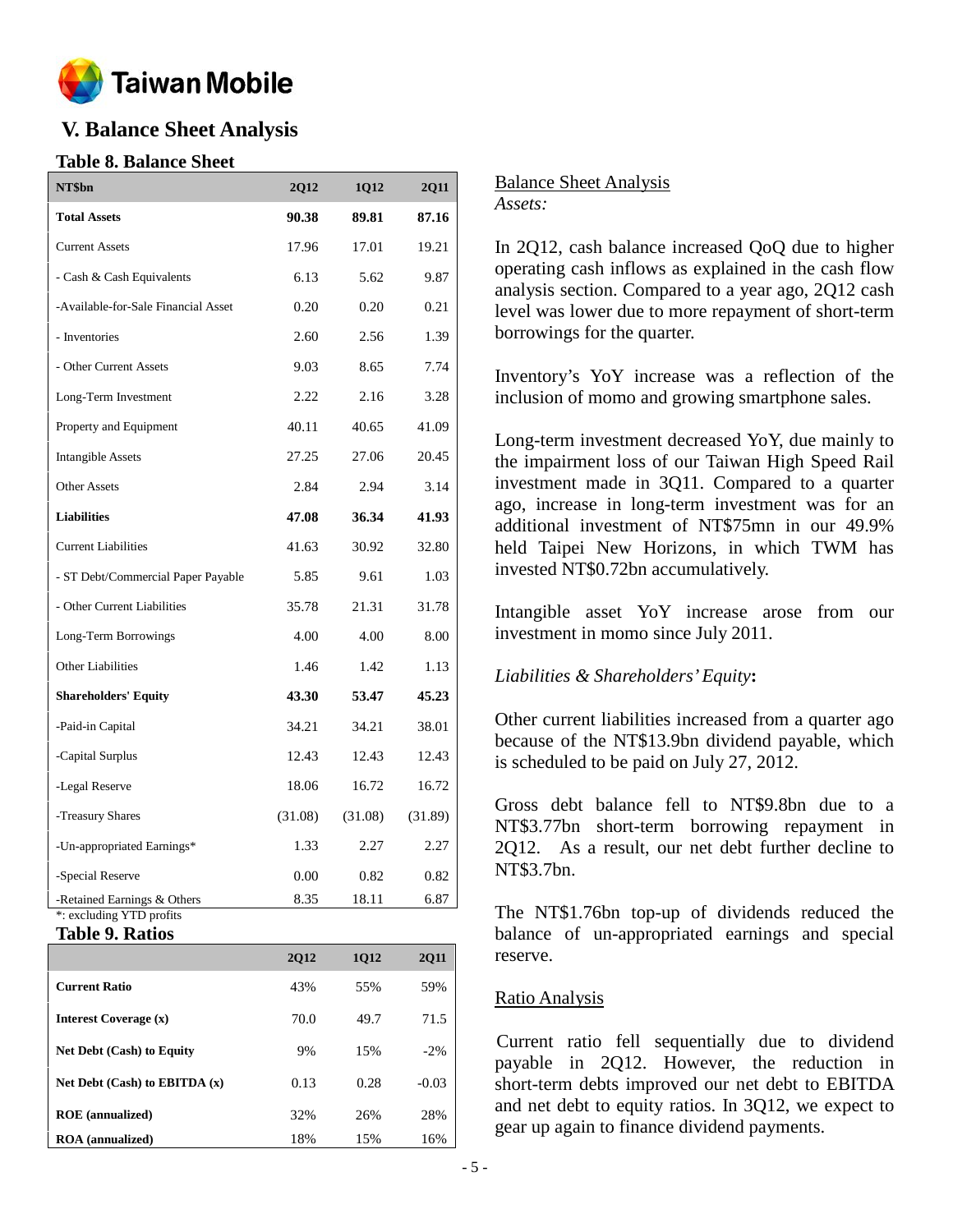

## **Table 10. Forecast**

| NT\$bn               | 3Q12   | 3Q11   | YoY    |
|----------------------|--------|--------|--------|
| Revenue              | 26.04  | 21.73  | 20%    |
| momo                 | 5.16   | 3.26   | $NM^3$ |
| $\text{Cash Cost}^1$ | 14.44  | 10.38  | 39%    |
| momo                 | 4.29   | 2.66   | $NM^3$ |
| SG&A                 | 4.52   | 4.06   | 11%    |
| momo                 | 0.57   | 0.40   | $NM^3$ |
| <b>EBITDA</b>        | 7.34   | 7.54   | $-3%$  |
| D&A                  | 2.52   | 2.44   | 3%     |
| Operating Income     | 4.82   | 5.10   | $-5%$  |
| Non-op. Income       | (0.29) | (1.22) | $-76%$ |
| - Asset write-off    | (0.27) | (0.12) | 130%   |
| Pre-tax Income       | 4.54   | 3.88   | 17%    |
| Tax Expense          | (0.77) | (0.42) | 84%    |
| Minority Interest    | (0.11) | (0.06) | 69%    |
| Net Income           | 3.66   | 3.39   | 8%     |
| EPS $(NTS)^2$        | 1.36   | 1.22   | 11%    |

1. Including handset sales costs, but not including D&A.

2. EPS is based on total share counts of 2.69bn for 3Q12; 2.79bn shares for 3Q11.

3. Momo contributed 2.5 months operation results to TWM's 3Q11P&L

The combined service revenue of telecom and CATV is expected to grow by around 5% YoY in 3Q12.

Stripping out one-offs in 3Q11, TWM's 3Q12 telecom and CATV related EBITDA will be flat to slightly up from a year ago.

Non-operating expense in 3Q12 will see a big reduction from a year ago as we had a NT\$1.2bn Taiwan High Speed Rail investment impairment loss in 3Q11.

3Q12 EPS is forecasted to be NT\$1.36, up 11% YoY, on the back of an 8% net income increase and benefits from a capital reduction made in August 2011.

## **VI. Forecast VII. Management Discussion & Analysis**

## Key Message

On July 26, the Board approved an additional NT\$1bn capital expenditure in 2012 to accelerate 3G data capacity expansions. The group's capex budget would be raised to around NT\$11.8bn, of which NT\$6.7bn will be for mobile, NT\$2.8bn for the construction and equipments of the IDC, NT\$1.4bn for fixed-line other than IDC, NT\$0.9bn for CATV and the other subsidiaries.

To meet increased demand for data, we have stepped up our efforts to further build out our network. These efforts will continue prudently. We reiterate our confidence in achieving the 2012 target.

## Product and Service

- Exclusively introduced Samsung SIII 32G, Sony Xperia ion, Nokia LUMIA 610, LG Optimus L7, Moto XT550, and our own-brand smartphone Amazing.
- Launched a low-price bundled rate plan catered to light users featuring as low as NT\$50 for 1GB data usage per month for the first six months of the 30-month contract period.
- Introduced a new prepaid rate plan that includes 100 free on-net voice minutes, 100 MB mobile internet usage and all off-net calls charged at the low on-net rate, all for only NT\$299, the lowest price of its kind.

## Awards

- Ranked 1st in the "Info Tech 100 Taiwan" and 8th in the "Info Tech 100 Asia" by *Business Next* Magazine.
- Won the "Trusted Brand Gold Award" by *Reader's Digest* for the ninth consecutive year.
- For the fifth time, winner of the "Corporate Social Responsibility Award" by *Global Views Monthly*, this year, in the categories of Community Care and Overall Performance.